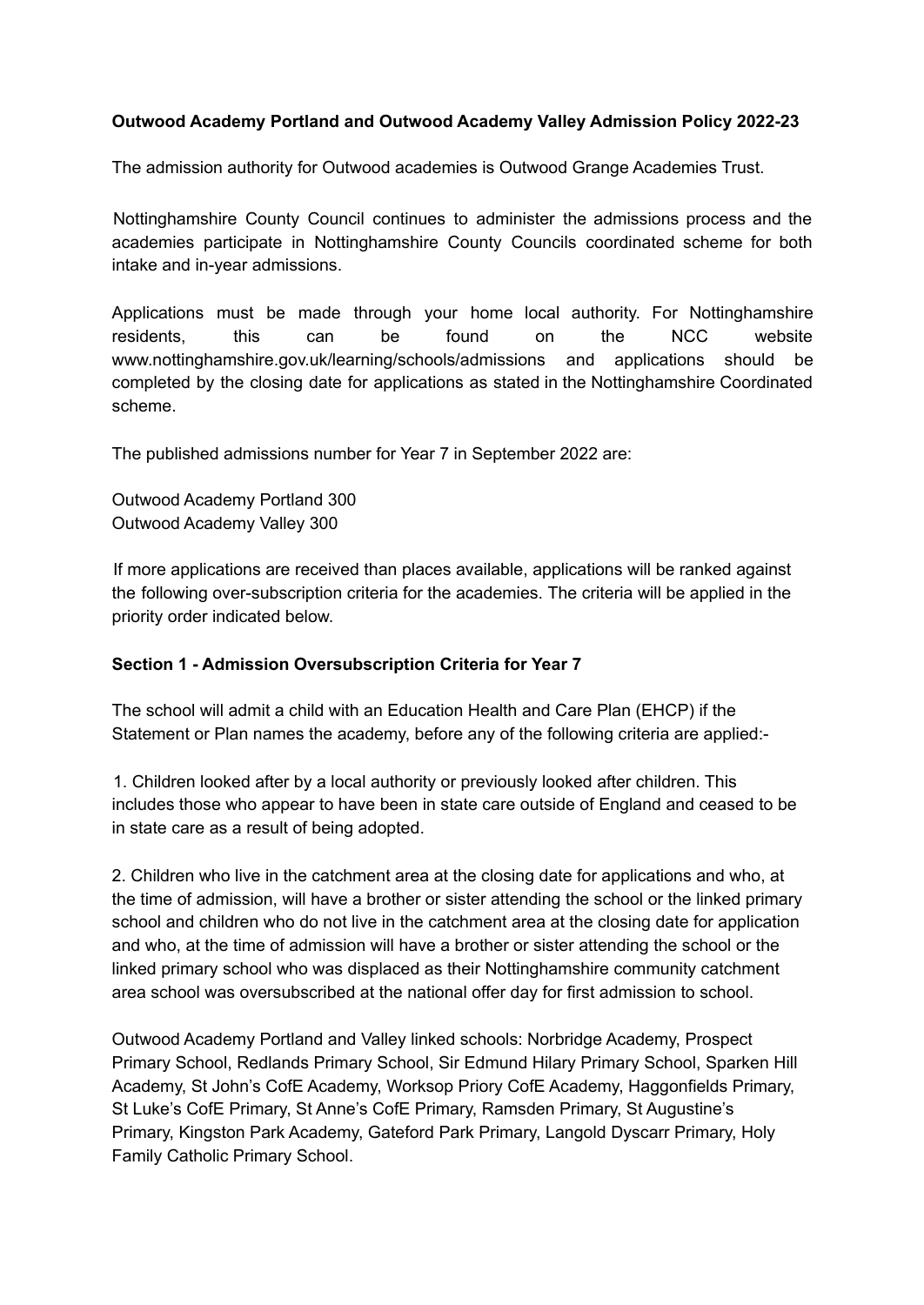3. Other children who live in the catchment area at the closing date for applications

4. Children who live outside the catchment area and who, at the time of admission, will have a brother or sister attending the school.

5. Other children who live outside the catchment area.

In the event of oversubscription, within any criterion, preference will be given to children who live nearest to the school as the crow flies. Distances are measured from the main administrative point at the academy to an address point (using eastings and northings as defined by Ordnance Survey) to the child's home using Nottinghamshire County Council's computerised distance measuring software.

### **Distance Tie Breaker**

All admission arrangements must include an effective, clear and fair tie-breaker to decide between two applications that cannot otherwise be separated. In the event of two distances being equal Nottinghamshire County Council measures to the next decimal point. If the measurements remain equal, for example children living in the same block of flats, lots will be drawn and the process will be independently verified.

### **Section 2 - Key Terms and Definitions**

#### **Oversubscription criteria**

Where there are more applications than places available, the oversubscription criteria are used to decide the priority of applications for school places. The first criterion represents the group of children most likely to get a place at the school. The last criterion represents the group of children least likely to get a place.

#### **Education, health and care plan (EHCP)**

All children with an education, health and care plan that names the school will be admitted. These documents state the education provision required for an individual child.

# **Looked after and previously looked after children**

The School Admissions Code 2014 states that all admission authorities must give highest priority to this group of children and provides the following definition:

A looked after child is a child who is (a) in the care of a local authority, or (b) being provided *with accommodation by a local authority in the exercise of their social services functions in accordance with section 22(1) of the Children Act 1989 at the time of making an application to a school.*

*Previously looked after children are children who were looked after, but ceased to be so because they were adopted (or became subject to a child arrangements order or special guardianship order). Further references to previously looked after children*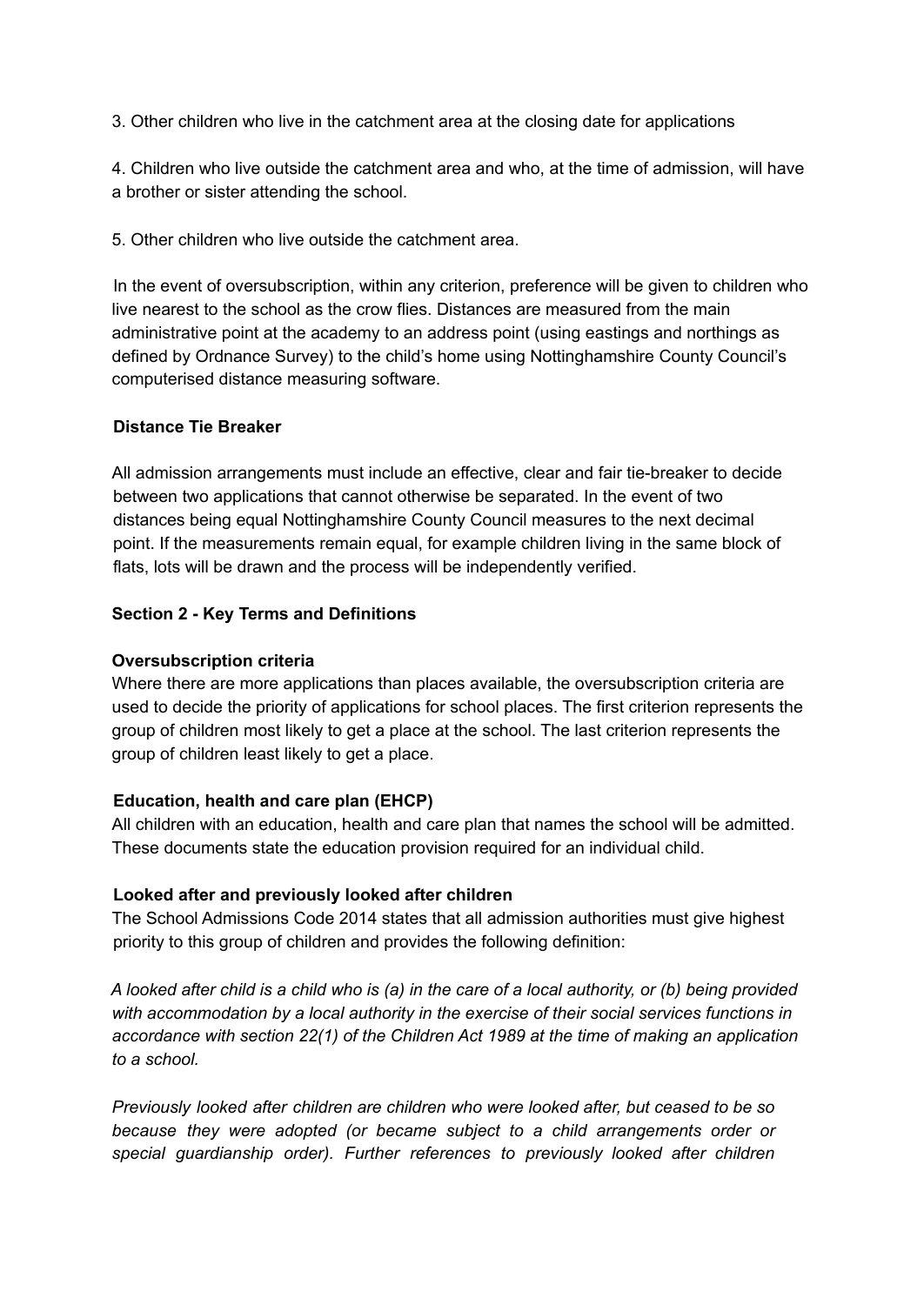#### *means such*

*children who were adopted (or subject to child arrangements orders or special guardianship orders) immediately following having been looked after. This includes:*

*• Children who were adopted under the Adoption Act 1976 and children who were adopted under section 46 of the Adoption and Children Act 2002.*

*• Child arrangements orders are defined in section 8 of the Children Act 1989, as amended by section 12 of the Children and Families Act 2014. Child arrangements orders replace residence orders and any residence order in force prior to 22 April 2014 is deemed to be a child arrangements order. Section 14A of the Children Act 1989 defines a 'special guardianship order' as an order appointing one or more individuals to be a child's special guardian (or special guardians).*

*• Children who were previously in state care outside of England and who ceased to be in state care as a result of being adopted (that is, children looked after by a public authority, religious organisation or another provider of care whose sole purpose is to benefit society, such as orphanages or other settings).*

#### **Special consideration**

Outwood Grange Academies Trust will consider applications where the application can be supported by written evidence from a doctor, social worker or other relevant professional stating why a particular school is the only school which could cater for the child's particular needs. The evidence must be presented at the time of application.

• For information provided before the closing date for intake applications, the Trust will consider each case and decide the allocation of any such place on the basis of written evidence. Where it is agreed that a particular school is the only school that could meet a child's needs, the application will have priority following the allocation of looked after and previously looked after children.

• For information provided after the closing date and for all in-year applications, the Trust will consider each case. If it is agreed that a particular school is the only school that could meet a child's needs, the application will have priority after looked after and previously looked after children. If the school is oversubscribed the application will have priority on the waiting list after the initial allocation of places.

Where a request for special consideration is not approved:

• For information provided before the closing date for intake applications, a decision will not be communicated and the application will be considered in line with the published admission oversubscription criteria.

• For information provided after the closing date and for all in-year applications, a decision based on the evidence provided will be communicated to the applicant.

#### **Home address**

The child's place of residence is taken to be the parental home, other than in the case of children fostered by a local authority, where either the parental address or that of a foster parent(s) may be used. If a child's parents live at separate addresses, the address where the child permanently spends at least three 'school' nights (that is, Sunday, Monday, Tuesday,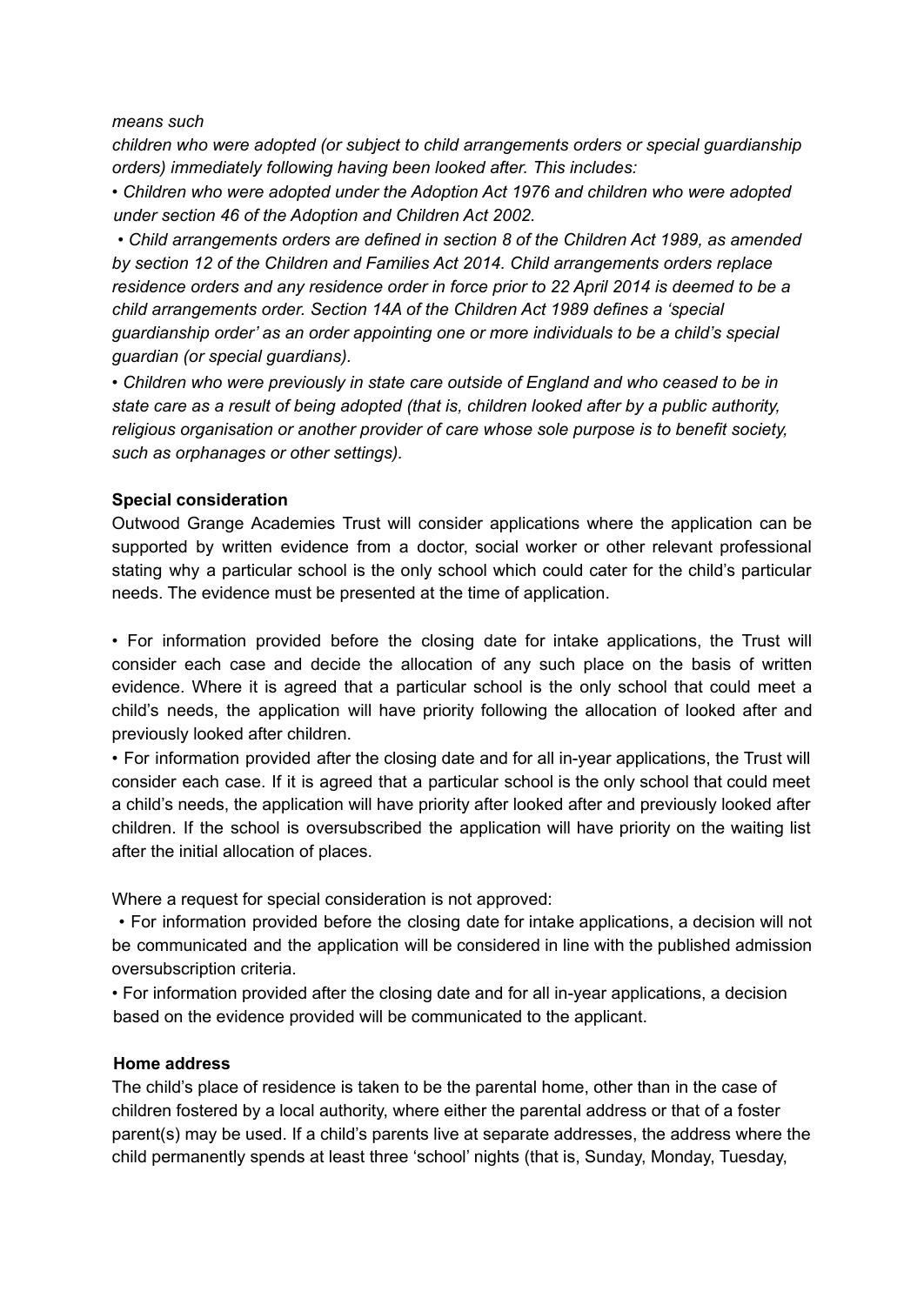Wednesday or Thursday) will be taken to be the place of residence. Addresses of other relatives or friends will not be considered as the place of residence, even if the child stays there for all or part of the week. Evidence that the child's place of residence is permanent may also be sought and this should prove that the child lived at the address at the time of the application.

Informal arrangements between parents will not be taken into consideration.

For families of service personnel with a confirmed posting to the area or crown servants returning from overseas to live in the area, Nottinghamshire County Council will accept a Unit postal address or quartering area address for a service child provided the application is accompanied by an official letter that declares a relocation date.

# **Catchment areas**

The schools have a defined catchment area, details of which are available on the public website

http://www.nottinghamshire.gov.uk/education/school-admissions/school-catchment-areas

Catchment areas do not prevent parents who live outside the catchment of a particular school from expressing a preference for the school.

# **Sibling (brother or sister)**

• brothers and/or sisters who share the same parent(s)

• a half-brother, half-sister or legally adopted child living at the same address • a child looked after by a local authority placed in a foster family with other school age children • a stepchild or children who are not related but live as a family unit, where parents both live at the same address as the child.

# **Displaced sibling**

A child is considered to have been displaced if they applied on time for their Nottinghamshire community catchment area school and they were not allocated under the coordinated scheme as the school was oversubscribed with catchment area children at national offer day. If the older sibling was subsequently offered a place at the community catchment school from the waiting list and this offer was declined, the child will not be considered as displaced and any younger siblings would not be given any additional priority in the oversubscription criteria.

# **Multiple births (twins, triplets etc)**

Where one child of a multiple birth can be admitted through the normal admissions process, the other child/children will also be admitted.

# **Linked school**

In some instances, attending a particular school or having a sibling attending that school, gives an application some priority within the oversubscription criteria for another named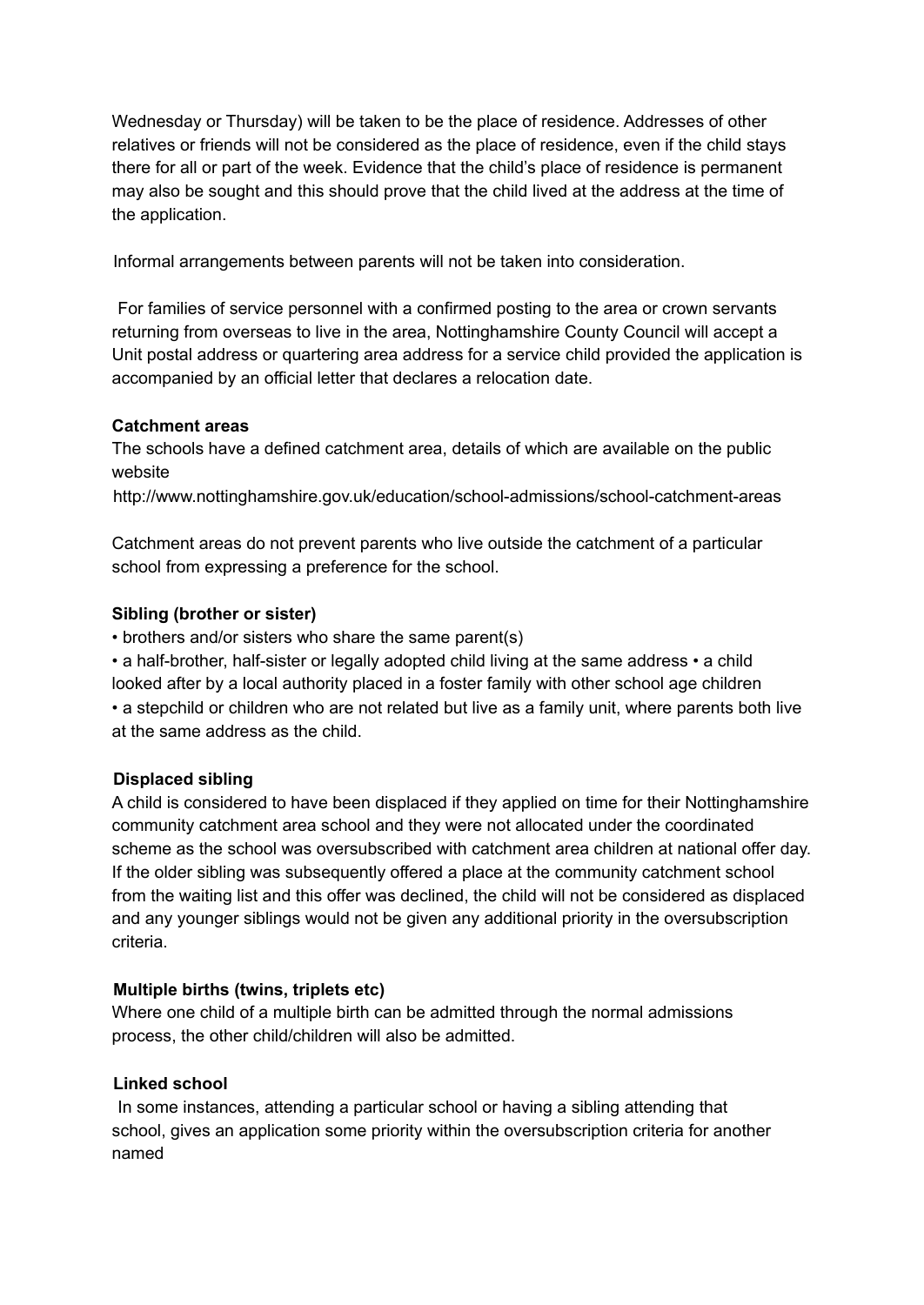school. This is known as a 'linked school' and information about linked schools is available in Admissions to schools: School information, available on the County Council's website.

### **Parent**

• the mother of the child

• the father of the child where he was married to the mother either when the child was born or at a later date

• the father of the child if (since 1 December 2003) he was registered as the father on the birth certificate

• an adoptive parent

• any other person who has acquired 'parental responsibility' through the courts; evidence of this may be required

• authorisation may also be given for another person to speak on the parent's behalf.

The person making the application must hold parental responsibility. If those with parental responsibility are unable to agree on the preferences received by Nottinghamshire County Council, it may be necessary for parents to obtain further legal advice. Nottinghamshire County Council will continue to process an application unless legal documentation is provided that states an application cannot be processed. In cases where multiple applications are received for the same child, Nottinghamshire County Council will establish where the child lives for the majority of the time. If agreement is not reached the address held by the child's current provision will be used.

## **Distance measurement**

Within each of the criteria, priority will be given to children who live nearest to the school as the crow flies (by straight line). Distances are measured from the main administrative point at the school campus to an address point (using eastings and northings as defined by Ordnance Survey) to the child's home using the local authority's computerised distance measuring software.

# **Tie breaker**

All admission arrangements must include an effective, clear and fair tie-breaker to decide between two applications that cannot otherwise be separated. In the event of two distances being equal Nottinghamshire County Council measures to the next decimal point. If the measurements remain equal, for example children living in the same block of flats, lots will be drawn and the process will be independently verified.

#### **Waiting lists**

Children's names will be added to a school's waiting list if they are refused a place. The position on a waiting list is decided by the oversubscription criteria. No reference is made to the date an application has been received or whether a parent has appealed against the decision. If any applications are received that have higher priority within the admission oversubscription criteria, these will be placed higher than applications that may have been on the list for some time. Being on a waiting list does not mean that a place will eventually become available.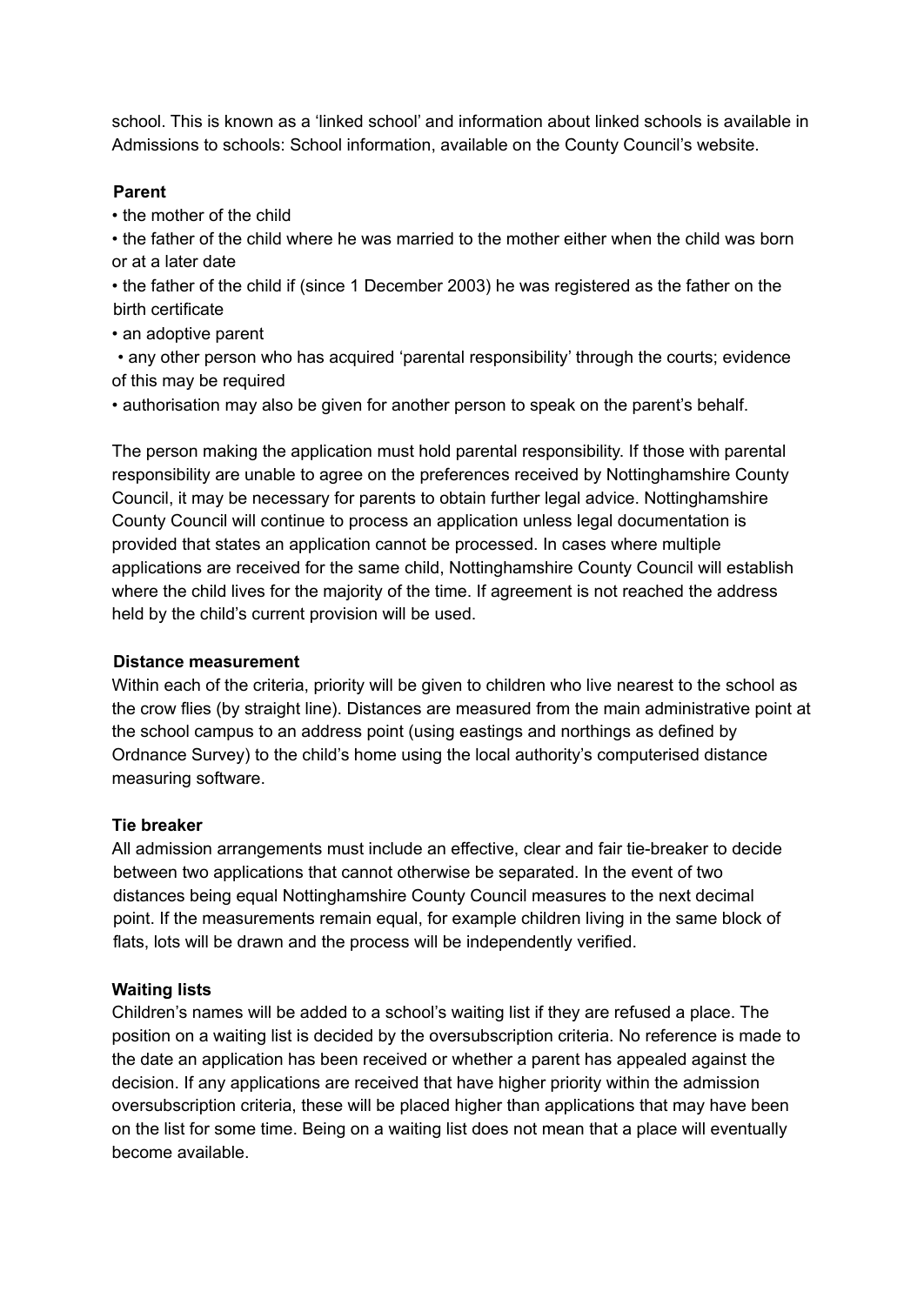If a place becomes available, the place will be allocated at that time, to the child who has highest priority on the waiting list according to the admission oversubscription criteria. This will include all applications that have been received requesting a place at that school where a higher preference has not been met.

Waiting lists are held for admission to year groups reception to year 5 until 31 May. Waiting lists will close on 31 May and parents would need to make a new application for the next academic year.

### **Withdrawing an offer of a place**

An offer of a place may only be withdrawn if it has been offered in error, a parent has not responded within a reasonable period of time, or it is established that the offer was obtained through a fraudulent or intentionally misleading application.

### **Fraudulent or misleading information**

Where an offer of a place is found to be based on fraudulent or intentionally misleading information provided on the application, and this effectively denied a place to a child with higher priority for the place at the school, the offer of a place may be withdrawn.

Where the allocation has been withdrawn, the application will be reconsidered and the usual statutory right of appeal will be made available if a place is subsequently refused.

Nottinghamshire County Council will check the home address on any applications where there are doubts about the information provided.

#### **Appeals**

When an application for a school is refused, the parent has a right to appeal to an independent appeal panel. Parents are informed of this when they receive their outcome and to lodge an appeal parents should contact Nottinghamshire County Council. Further information is available at www.nottinghamshire.gov.uk

Repeat applications will not be considered for the same school in the same school year unless there has been a significant and material change in the circumstances of the application or those of the school.

A significant and material change in circumstances is something that alters the decision already made. A house move may not necessarily be considered a substantial change and will not give a further right of appeal.

#### **National offer day**

This is the day each year on which local authorities are required to send the offer of a school place to all parents in their area. For secondary pupils, offers are sent out by the home local authority on 1 March. This date is relevant to all on-time applications in the secondary coordinated admissions rounds. If offer day falls on a non-working day, information will be sent on the next working day.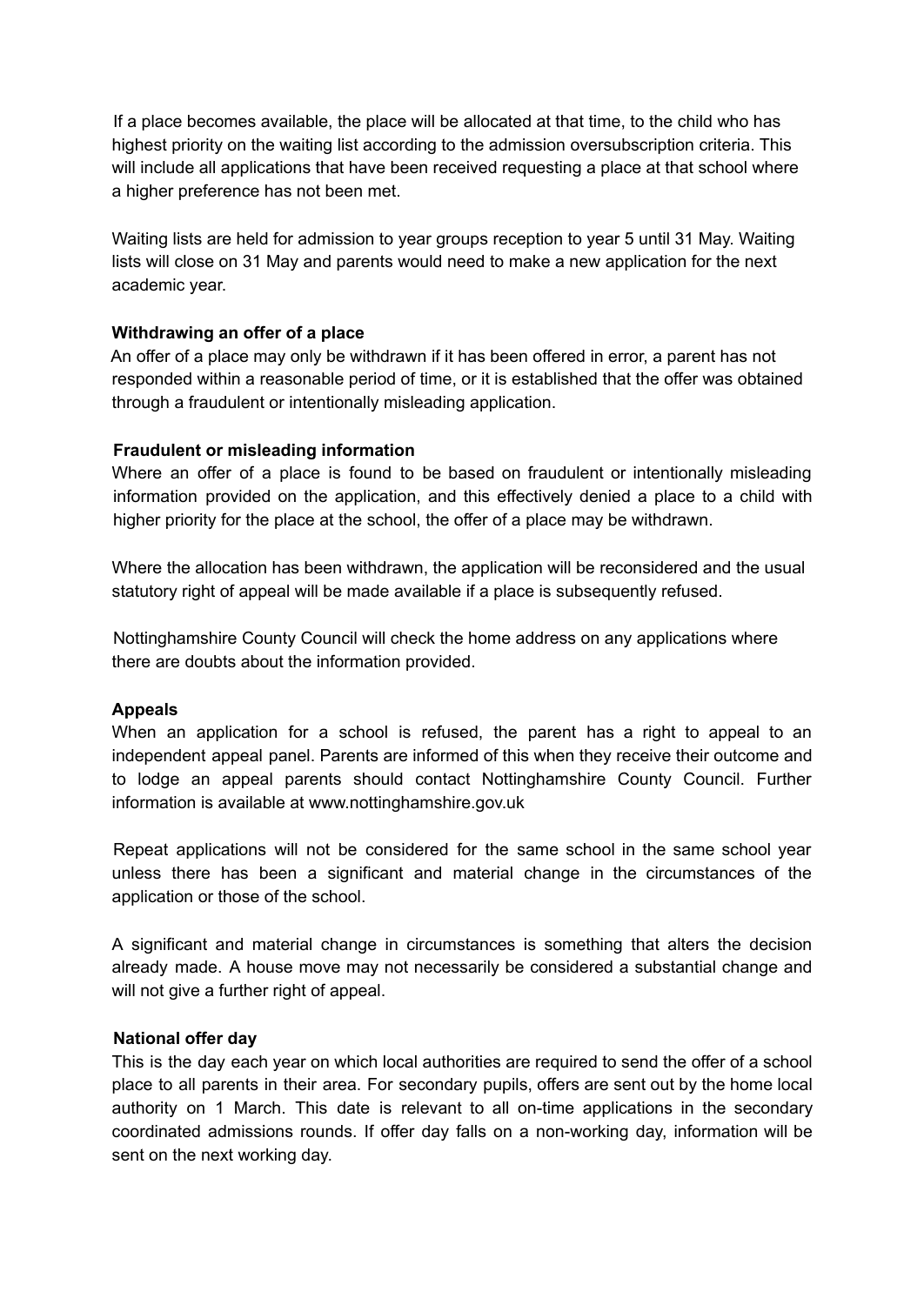# **Section 3 - Qualifying scheme: how Nottinghamshire County Council coordinate the arrangements for the admission of pupils to secondary schools in Nottinghamshire**

The scheme is for admission at the normal time, for example starting primary school, moving to junior school, moving to secondary school or transferring to a school with an atypical age of admission.

# 3.1 Introduction

a. This section outlines how Nottinghamshire County Council coordinates arrangements for admissions to all maintained schools and academies. Coordinated schemes are intended to simplify the admission process for parents whilst reducing the likelihood of any child being left without a school place. Coordination helps to ensure that, as far as is reasonably practicable, every parent of a child living in a local authority area who has applied to a maintained school or academy school is sent one, and only one, offer of a school place by the local authority where they live (the home authority).

b. Atypical schools are those which admit children at the beginning of the key stage 4 or the preceding year (that is, year 9 or year 10). All local authorities must inform parents of pupils that they may apply in the offer year to be admitted to the relevant age group of a school with an atypical age. Nottinghamshire does not have any schools of this type but coordinates admission applications for Nottinghamshire residents wishing to apply for schools outside the area.

c. Children do not automatically transfer to reception from early years provision or nursery and parents must apply for a school place. Similarly, children attending an infant school do not automatically transfer to the junior/primary phase of education and parents must make an application.

d. Parents of children who live in Nottinghamshire can state up to four preferences for any maintained school or academy school, either in Nottinghamshire (home authority) or any other school in another local authority area.

e. Nottinghamshire County Council's coordinated scheme is relevant for:

• children starting school for the first time (reception intake)

• children transferring from infant school to junior education (Y3 intake) • children transferring from primary phase to secondary education (Y7 intake) • children applying to transfer to a school with an atypical age of admission, e.g. studio schools or university technology colleges (UTCs) (Y9/Y10 intake).

These are known as 'normal admissions rounds'.

f. In all other cases, applications for admission are known as 'in-year admissions' and these are described in section 4.

g. Nottinghamshire County Council will work with other local authorities and all other own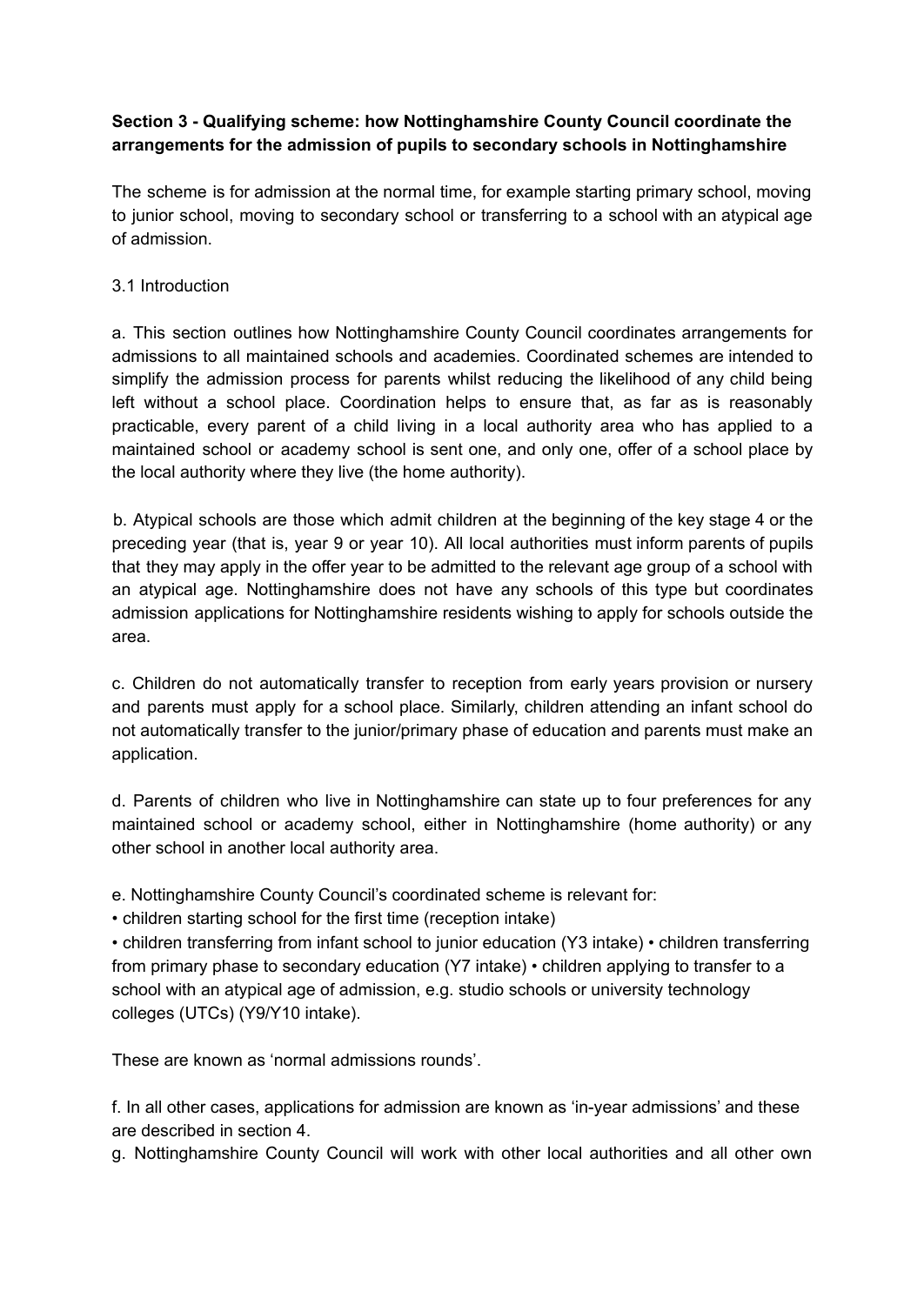admission authority schools. Our neighbouring local authorities are: Derbyshire, Doncaster, Leicestershire, Lincolnshire, North Lincolnshire, Nottingham City and Rotherham.

h. Nottinghamshire residents will receive a decision about a place only from Nottinghamshire County Council.

i. All offers of a place by Nottinghamshire County Council during the normal admissions round will be made as shown in the timetables outlined in this scheme.

## 3.2 Applying for a school place

a. Parents of children who live in Nottinghamshire and make an application for admission to any school must apply to Nottinghamshire County Council. Parents can apply online, by telephone or by completing a paper application form.

b. All other applicants must apply to their home local authority (the area where they live).

c. Parents will be invited to state up to four preferences in the order they most prefer and give reasons for those preferences. Preference order will not be revealed to other admission authorities. Parents should include any additional information the admission authority may need in order to consider their preferences fully.

d. Some academy, foundation, free, studio, trust, voluntary aided or voluntary controlled schools require additional information (see relevant admissions criteria) in order to apply their oversubscription criteria. This may include completion of a supplementary form or other written evidence, for example, from a minister to demonstrate commitment to religion.

e. The supplementary form is not a legal application for admission to a school and parents must complete the home local authority application.

f. Supplementary forms and additional supporting information should be returned to the relevant admission authority before the closing date.

3.3 How applications are processed

a. Nottinghamshire County Council will collate all applications and exchange information with other admission authorities.

b. Nottinghamshire County Council will first exchange information about preferences for schools outside of Nottinghamshire with relevant local authorities.

c. Following receipt of information from other local authorities, Nottinghamshire County Council will then send details of the preferences to other own admission authority schools within Nottinghamshire.

d. Each admission authority will then apply their published admission oversubscription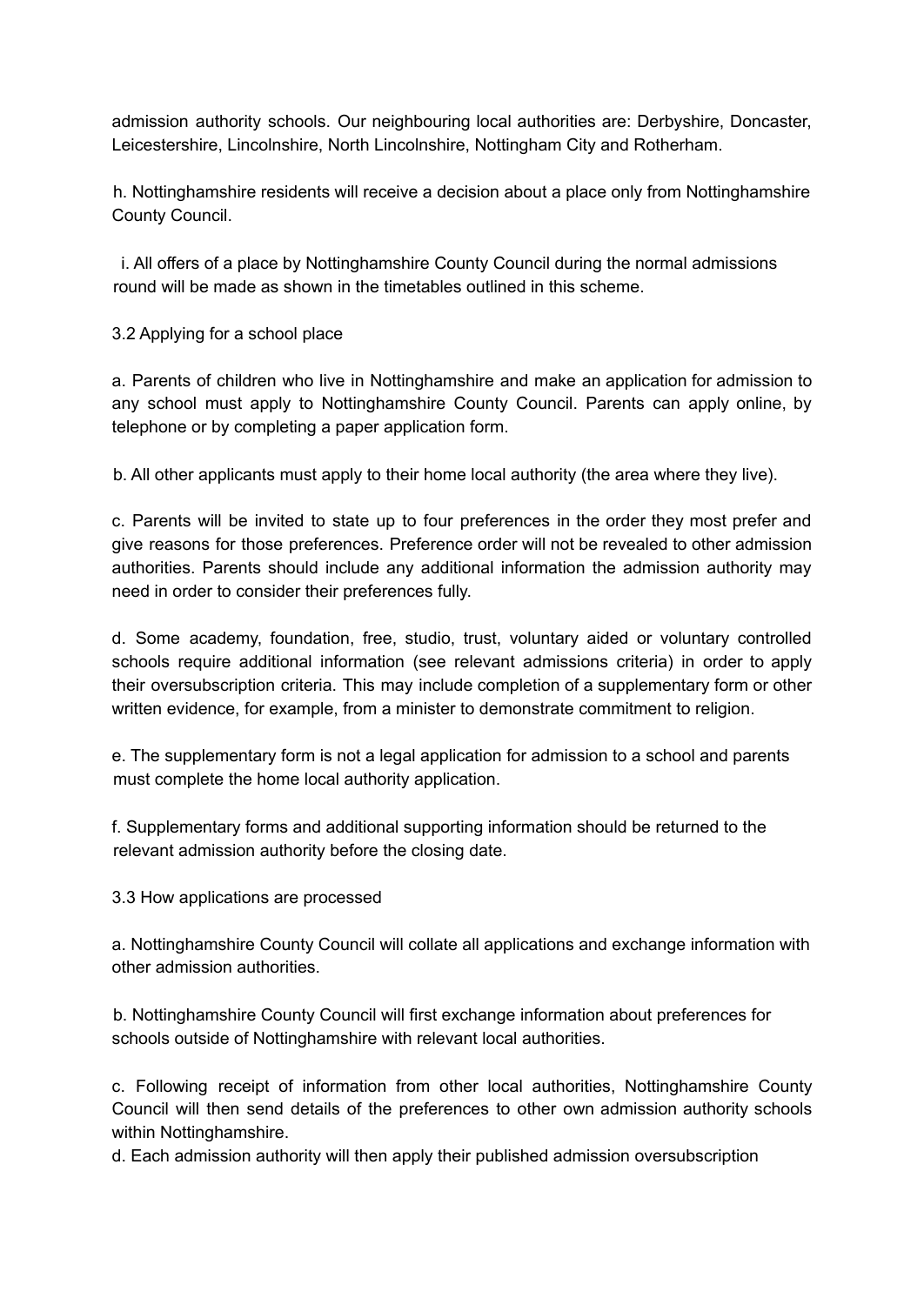criteria to all preferences to rank in priority order.

e. Own admission authority schools within Nottinghamshire will return all preferences in rank order of priority.

f. Nottinghamshire County Council will identify whether, or not, a place can be offered at a Nottinghamshire school based on the preference and the oversubscription criteria (rank order). Nottinghamshire County Council will inform other local authorities about decisions for their residents and will receive notification from other local authorities whether, or not, any places can be offered to Nottinghamshire residents.

### 3.4 Provisional offers

a. Following exchange of offer information with other local authorities, Nottinghamshire County Council will identify all those preferences which can be met.

b. Where more than one place can be offered for a particular child, Nottinghamshire County Council will provisionally allocate the highest preference and any lower preferences will be withdrawn. This may create vacancies at other schools. The process of information exchange with other local authorities is repeated to ensure the highest preference possible can be allocated for each child.

c. Nottinghamshire County Council will inform other local authorities about final decisions for their residents and will receive notification from other local authorities about final decisions for Nottinghamshire residents.

# 3.5 Final offer process

Nottinghamshire County Council will identify an alternative offer for Nottinghamshire residents if it is not possible to meet any of their preferences.

# 3.6 Informing parents

a. Nottinghamshire County Council will inform all Nottinghamshire residents on offer day of the outcome of their application. Nottinghamshire residents who applied online using Nottinghamshire County Council's online application system can access their outcome on offer day and an email will be sent, unless the applicant opted to receive a letter. For parents who applied by telephone or by completing a paper application, letters will be posted second class on offer day and no outcomes can be given over the telephone. Children moving out of Nottinghamshire will receive an outcome from the new home local authority. Any parent whose child is refused a school place has the right of appeal to an independent panel for any higher preferences than the allocated place.

b. Some admission authorities may withdraw a place where parents do not accept the offer within fourteen days. Parents are advised not to decline any offer of a school place until an alternative allocation has been made. For Nottinghamshire residents, Nottinghamshire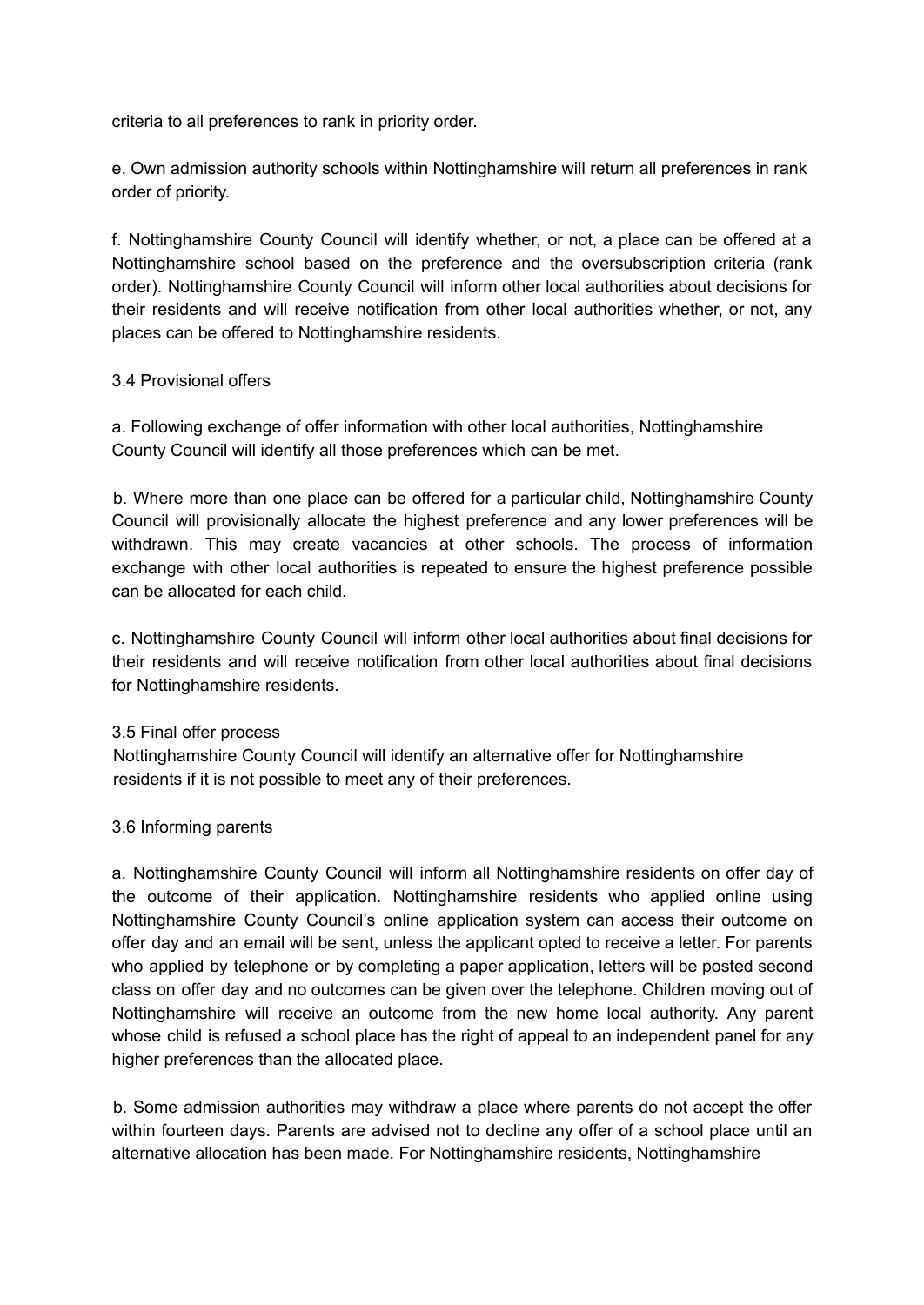County Council will not process rejections of school places unless a school place has been secured at an alternative school.

3.7 Waiting lists

a. During a normal admissions round where an application has been refused and the number of applications received is greater than the number of places available, waiting lists will be maintained from offer day.

b. Children's names are only placed on a waiting list for any school that the parent has ranked higher than the school that has been allocated. If a place is subsequently allocated the child's name will be removed from the waiting list for any lower preferences.

c. Priority on the waiting list will be decided by reference to the admission oversubscription criteria and not by the date an application was received.

d. All admission authorities must maintain a waiting list until at least 31 December, as required by the School Admissions Code. For all community and voluntary controlled schools within Nottinghamshire, waiting lists are maintained until 31 May. Being on a waiting list does not mean that a place will eventually become available.

3.8 Late applications – normal admissions rounds only

a. Applications received from parents after the closing date may be considered by Nottinghamshire County Council as on time, with the agreement of the relevant admission authority and only in the following circumstances:

• relocation into the area of Nottinghamshire County Council from another local authority area • relocation within Nottinghamshire

• exceptional reasons for missing the closing date, for example, family bereavement, hospitalisation or family trauma.

Information outlining why the application was late, together with evidence of relocation, must be provided by:

• 30 November 2021 for children transferring from primary phase to secondary education and atypical schools

• 10 February 2022 for children starting school for the first time and for children transferring from infant school to junior education.

b. Late applications and changes to preference order received after the dates outlined above but before 31 August 2022 will be considered after national offer day. This will be after all on time applications have been processed and decisions have been sent to parents. A maximum of 4 preferences can be processed as late on an application at any one time and parents must wait for the outcome for these preferences before making further changes.

Any applications received after 1 September 2022 will be processed as in-year applications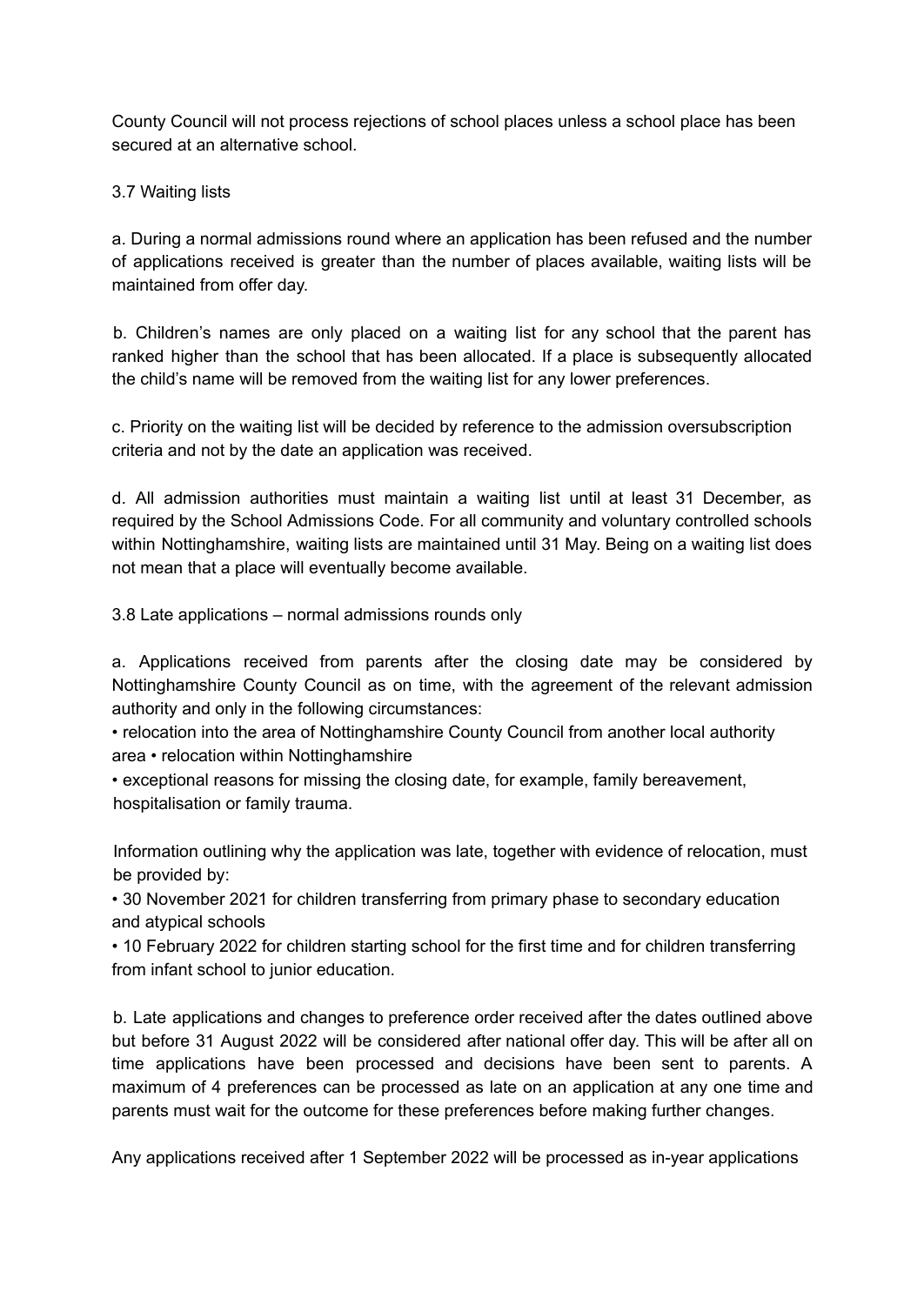(see section 4).

3.9 Applications not received – normal admission rounds only

For known children living in Nottinghamshire on 31 August 2022 where no application has been received and educational provision elsewhere has not been confirmed for children: • transferring from infant school to junior education

• transferring from primary phase to secondary education Nottinghamshire County Council will identify the next closest Nottinghamshire school to the child's home address with an available place and send an offer of a school place.

### **Section 4 – how in-year applications are processed**

The schools are managed within the Nottinghamshire County Council's in-year coordinated scheme. Applications for in-year admissions will be considered in relation to the PAN which applied when the year group was first admitted to the school, also considering infant class size restrictions. Generally, and unless a variation is agreed with the County Council, if places are available within the year group, the child will normally be admitted to the school.

#### 4.1 Introduction

a. What is an in-year application? An in-year application is for children requiring a school place during the school year, rather than at the usual transfer time to school (for example, starting primary school, moving to junior school, moving to secondary school or transferring to year 9/year 10 in a UTC or studio school). The majority of in-year applications for school places in Nottinghamshire will be dealt with through normal in-year arrangements. However, some children in vulnerable groups may find it difficult to secure a school place. In these cases, applications may be referred to the Lead Officer for Fair Access under the Fair Access Protocol, available at www.nottinghamshire.gov.uk

b. Fair Access Protocol Nottinghamshire County Council's Fair Access Protocol (FAP) works in partnership with schools, parents and carers to ensure that children in vulnerable circumstances, including those at risk of exclusion, or those excluded from school, are allocated a school place as quickly as possible. Referral to fair access is made when a parent of an eligible child has not secured a school place under in-year admission procedures.

#### 4.2 Nottinghamshire's arrangements for in-year applications to Nottinghamshire schools

a. Nottinghamshire County Council has a well-established in-year scheme for applications for admission to Nottinghamshire community and voluntary controlled schools and some own admission authorities (OAA) have chosen to join this scheme. Details of the schools that have joined this scheme are available on the public website www.nottinghamshire.gov.uk

b. Applications must be made to Nottinghamshire County Council.

c. For schools outside of Nottinghamshire, parents should contact the relevant local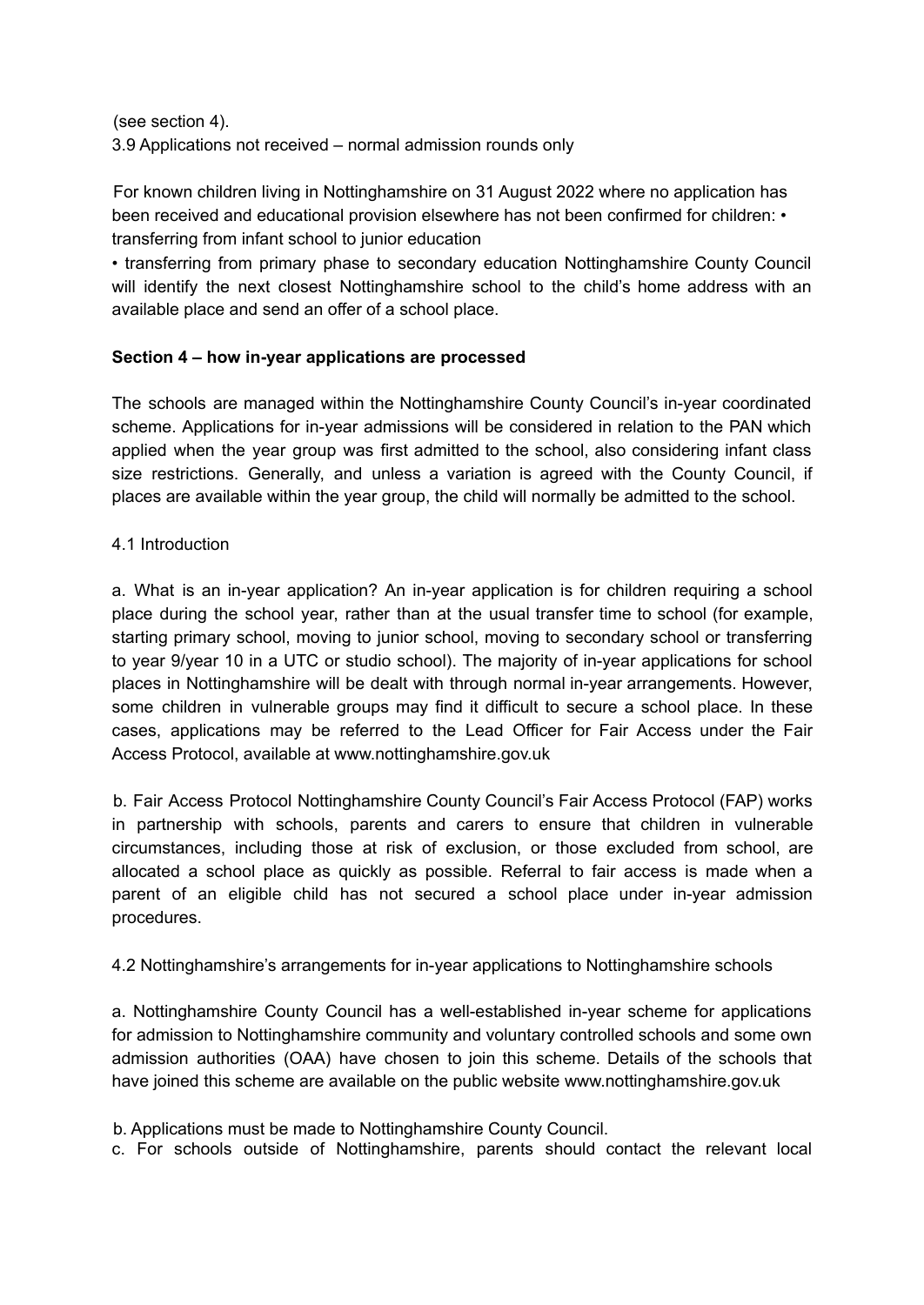authority. Contact details for neighbouring local authorities can be found in the Admissions to schools: Guide for parents available at www.nottinghamshire.gov.uk

d. Nottinghamshire County Council ensures that the processes for admitting children who have been allocated under in-year arrangements or through the Fair Access Protocol do not lead to unreasonable delay, particularly where a child is otherwise without a place.

e. Admission authorities cannot refuse to admit a child with challenging behaviour where places are available. Governing bodies can refer applications to the local authority for consideration under the provisions of the Fair Access Protocol. Schools should not request information about a child's history of behaviour unless an application meets fair access protocol requirements.

f. Nottinghamshire County Council may also share information with neighbouring authorities about applicants who live in that local authority area and who apply for a place in one of the schools participating in the scheme. Our neighbouring authorities are Derbyshire, Doncaster, Leicestershire, Lincolnshire, North Lincolnshire, Nottingham City and Rotherham.

4.3 Applying for a place in a Nottinghamshire school

a. Parents can make applications up to six weeks, or during the preceding school half term, before the date when they would like their child to start at the preferred school. School places cannot be reserved and places are allocated in line with this scheme.

b. Parents can state up to four preferences on an application for any of the schools participating in the scheme. We recommend that parents use all four preferences, listing them in order starting with the one they would most like their child to attend. Nottinghamshire County Council will not reveal the order of preferences to schools. Applications can be made online, by telephone or by completing an application form. A maximum of 4 preferences can be processed at any one time and parents must wait for the outcome for these preferences before making further changes.

c. Parents applying for academy, foundation, free, studio, trust, voluntary aided or voluntary controlled schools should check whether any additional supporting information is required. This may be written evidence from a minister to demonstrate commitment to religion. This information enables the admission authority to apply admission oversubscription criteria correctly.

d. Details of oversubscription criteria for Nottinghamshire schools are available on our website www.nottinghamshire.gov.uk

e. Applying for a place in year 10 or year 11 Performance and level of achievement/attainment are adversely affected each time a child experiences a transfer to a new school. Avoidable and unnecessary changes should be carefully considered and parents need to be aware of the consequence of moving schools in key groups such as year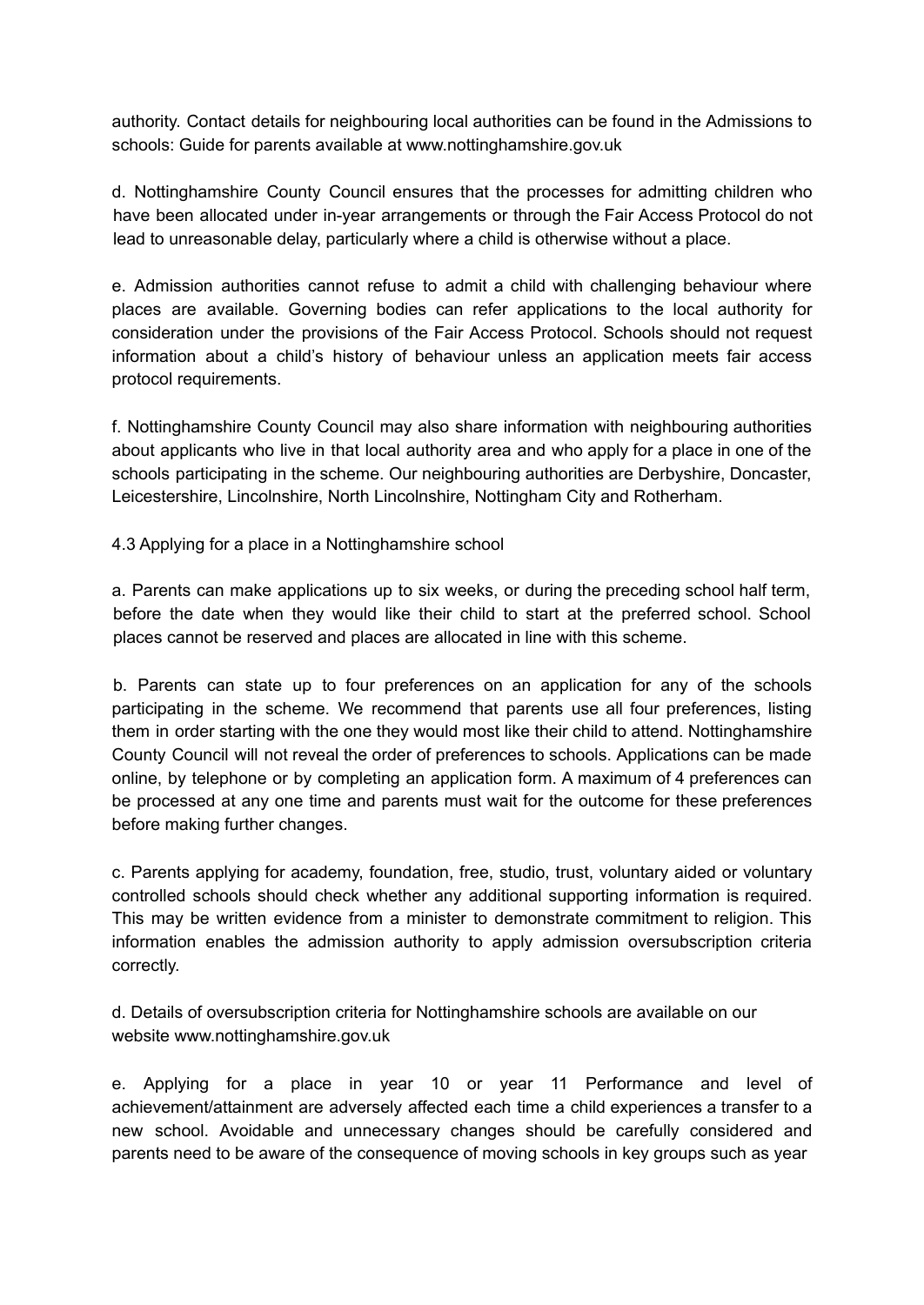10 and year 11. It may be difficult to find schools that can offer the same courses as the previous school. However, schools are not able to refuse to admit children because they followed a different curriculum at their previous school.

4.4 Timeline for in-year applications

a. Applications for school places are considered without delay to ensure that every child of school age is allocated a school place.

| Timeline (working days) | Nottinghamshire County Council's in-year scheme                                                                                                                                                                                                                        |
|-------------------------|------------------------------------------------------------------------------------------------------------------------------------------------------------------------------------------------------------------------------------------------------------------------|
| Day $0-5$               | There are weekly admission rounds with a cut-off point of<br>5pm on Wednesdays. Any application received after 5pm<br>will be included in the following week's admission round.<br>Details of applications will be sent to OAA schools<br>participating in the scheme. |
| Day $0 - 10$            | OAAs are requested to notify the County Council of their<br>decision.                                                                                                                                                                                                  |

Day 10 For parents who have applied online notification of the outcome of their preferences will be made available online.

> For all other applications notification of the outcome of the application will be sent second class post.

Day 11 If a place cannot be identified or there is a delay in getting a response, the application will be referred to fair access.

b. Admissions will normally be agreed up to the published admission number which applied for the normal year of intake. If there are more applications than places available, the oversubscription criteria will be used to determine which places will be offered. If an application is refused at any school which is listed higher than the one offered, parents are given the right to appeal.

c. Nottinghamshire County Council will then identify all those preferences that can be met. When a place can be offered at more than one of the schools listed on an application, the County Council will write to offer a place at the highest preferred school where a place is available.

d. Nottinghamshire County Council will communicate the decision:

• for parents who have applied online, notification of the outcome of their preferences will be made available online

• for all other applications, notification of the outcome of the application will be sent second class post.